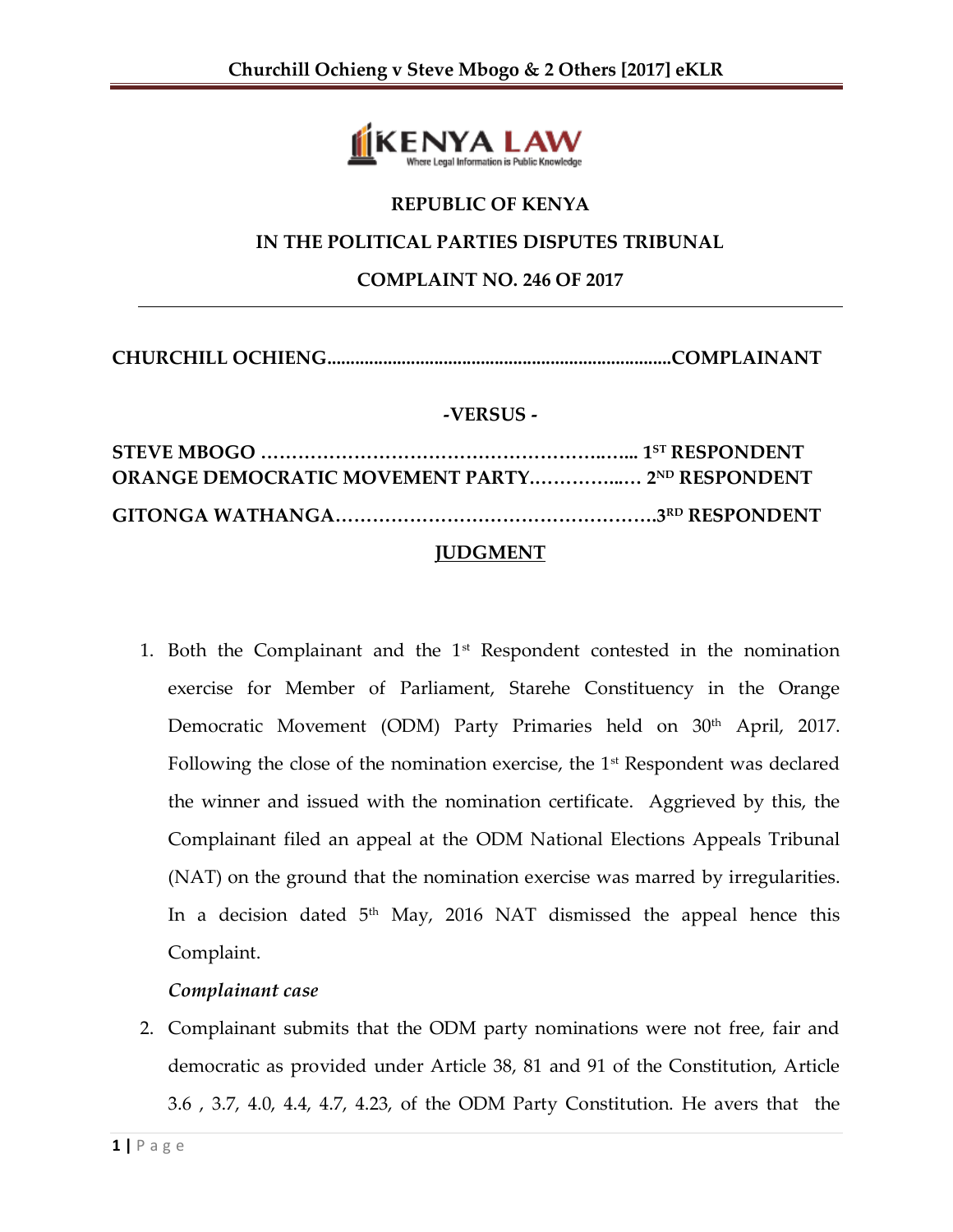nomination process was marred by irregularities and flawed for the reason that namely; ODM membership register was not used, instead only the national identification card was used to vote; the clerks were not known to the Returning Officer; the observers were not known to the parties; several ballot papers were issued out hurriedly without proper procedures being followed; the presiding officers were bias; voting ink was not used; and that the results were announced by a stranger- a person who had no legal mandate to do so.

- 3. The Complainant relies on the Returning Officers affidavit and report; witness statements by the interested party, David O. Sagwe an aspirant for candidature Pangani ward; Caroline Atieno Onyango and Khalwale Edwin Shithama both aspirants for candidature Ziwani/Kariakor ward. All these witnesses have corroborated the Complainant's case.
- 4. In addition it is the Complainant's submission that the certificate issued to the  $1<sup>st</sup>$ Respondent on 6th May 2017 was signed on the 3rd May 2017 even before the NAT rendered its decision on the  $5<sup>th</sup>$  May 2017. He argued that this indicate that the sittings of the NAT were a mere formality and the preferred candidate had already been settled on. The nomination certificate was thus declared void.
- 5. The Complainant sets out and urges this Tribunal to determine whether the ODM Party primaries for Starehe Constituency's member of Parliament were free, fair and democratic; was the  $1<sup>st</sup>$  Respondent lawfully declared the winner of the said nomination. He Urges the Tribunal to nullify the results and to order for fresh primaries.

### *1 st Respondent Case*

**6.** The 1<sup>st</sup> Respondent states that he was declared the winner and issued with a provisional nomination certificate by the Returning Officer one Elias Keton. He relies upon a copy of appointment letter issued to the said Elias Keton by the  $1<sup>st</sup>$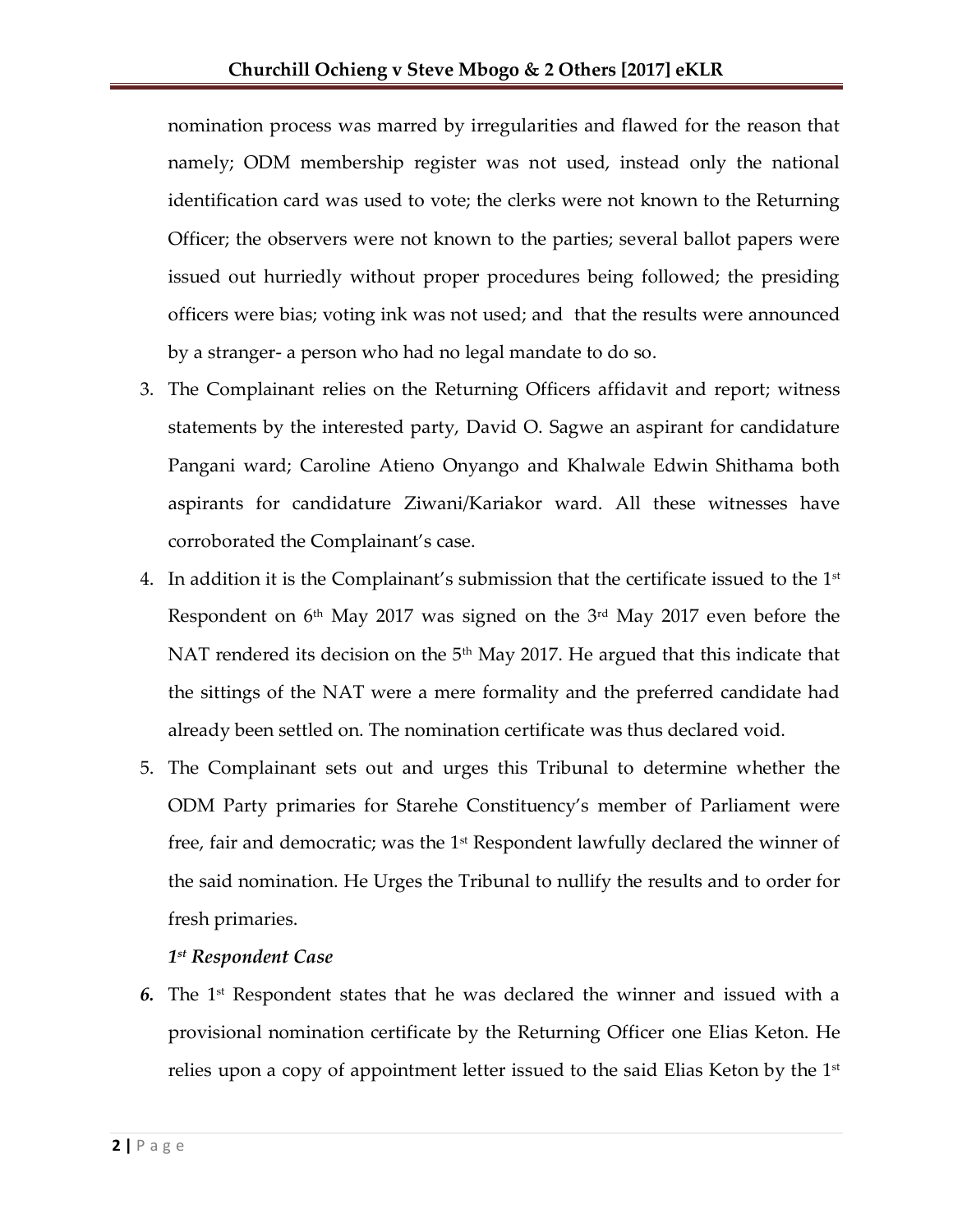Respondent. He further submits that the Complainant has fabricated evidence in the alleged statement by one Obiero David Obiero.

7. It is the 1<sup>st</sup> Respondent submission that the challenges experienced did not affect the results of the elections. To emphasis on this the 1<sup>st</sup> Respondent relied upon the case of **Raila Odinga & 2 Others V Independent Electoral & Boundaries Commission & 3 Others** [2013] eKLR; and **Gatirau Peter Munya v Dickson Mwenda Kithinji & 2 Others** [2014] eKLR. He urged the Tribunal to dismiss the Complaint with costs.

### *2 nd Respondent's Case*

8. 2 nd Respondent Submission aligned itself with the decision of the NAT. Its submission was that, the Party has exercised its right as directed by the NAT in its decision of  $5<sup>th</sup>$  May 2017 and in so doing selected a candidate of its choice in furtherance of the political rights protected under Article 38 and 91 of the Constitution. They urge the Tribunal to dismiss the Complaint by upholding the decision of the NAT to issue the  $1<sup>st</sup>$  Respondent with a nomination certificate.

### 9. *Analysis*

- *10.* From the foregoing submission the issue arising for determination is *whether the nomination exercises for Starehe Constituency were conducted in accordance with the laid down procedures and rules.*
- 11. The Complainant's case is that the nomination exercise was marred with irregularities. The Complainant has gone further to elucidate the irregularities alleged to have occurred which include; firstly, that ODM membership register was not used, instead only the national identification card was used to vote; secondly, the clerks were not known to the Returning Officer; thirdly, the observers were not known to the parties; fourthly, several ballot papers were issued out hurriedly without proper procedures being followed; fifthly, the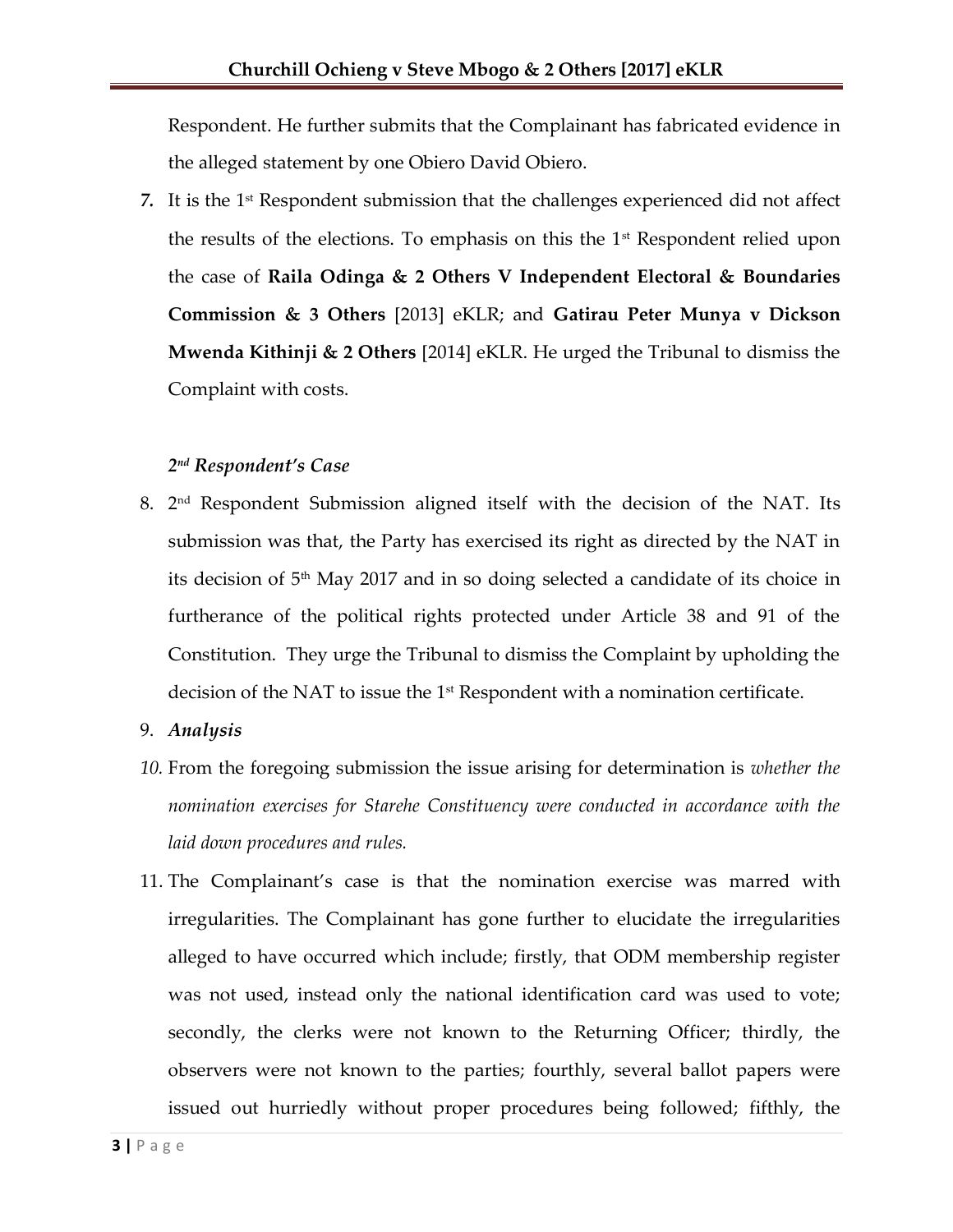presiding officers were bias; sixthly, voting ink was not used; and lastly, that the results were announced by a stranger- a person who had no legal mandate to do so.

- 12. On the issue of the results being declared by a stranger the Complainant submission is that the  $1<sup>st</sup>$  Respondent was issued with the nomination certificate by one Elias Keton who was not an authorized officer. In response, the 1st Respondent produced a letter of appointment issued to Elias Keton by the 2<sup>nd</sup> Respondent. This appointment letter has not been questioned. Moreover, the Complainant has not adduced any evidence to the contrary, which then leaves us with one conclusion that Elias Keton was the duly appointed Returning Officer for Starehe Constituency thus authorized to issue the nomination certificate..
- 13. With regard to the other allegations we find that the Complainant has failed to show the nexus of how these irregularities affected the outcome of the results. We refer to section 83 of the Elections Act which provides that;

*N o election shall be declared to be void by reason of non-compliance with any written law relating to that election if it appears that the election was conducted in accordance with the principles laid down in the Constitution and in that written law or that the non-compliance did not affect the result of the election.*

- *14.* In addition we refer to the case of **Raila Odinga & 2 Others V Independent Electoral & Bounderis Commission & 3 Others** [2013] eKLR; and **Gatirau Peter Munya v Dickson Mwenda Kithinji & 2 Others** [2014] eKLR which the Court observed that an election should not be invalidated on the grounds of irregularities unless it is shown that the irregularities were of such magnitude that they affected the election results.
- *15.* In this instance we find that the Complainant has not only proved the said irregularities, but has failed to demonstrate how these irregularities affected the